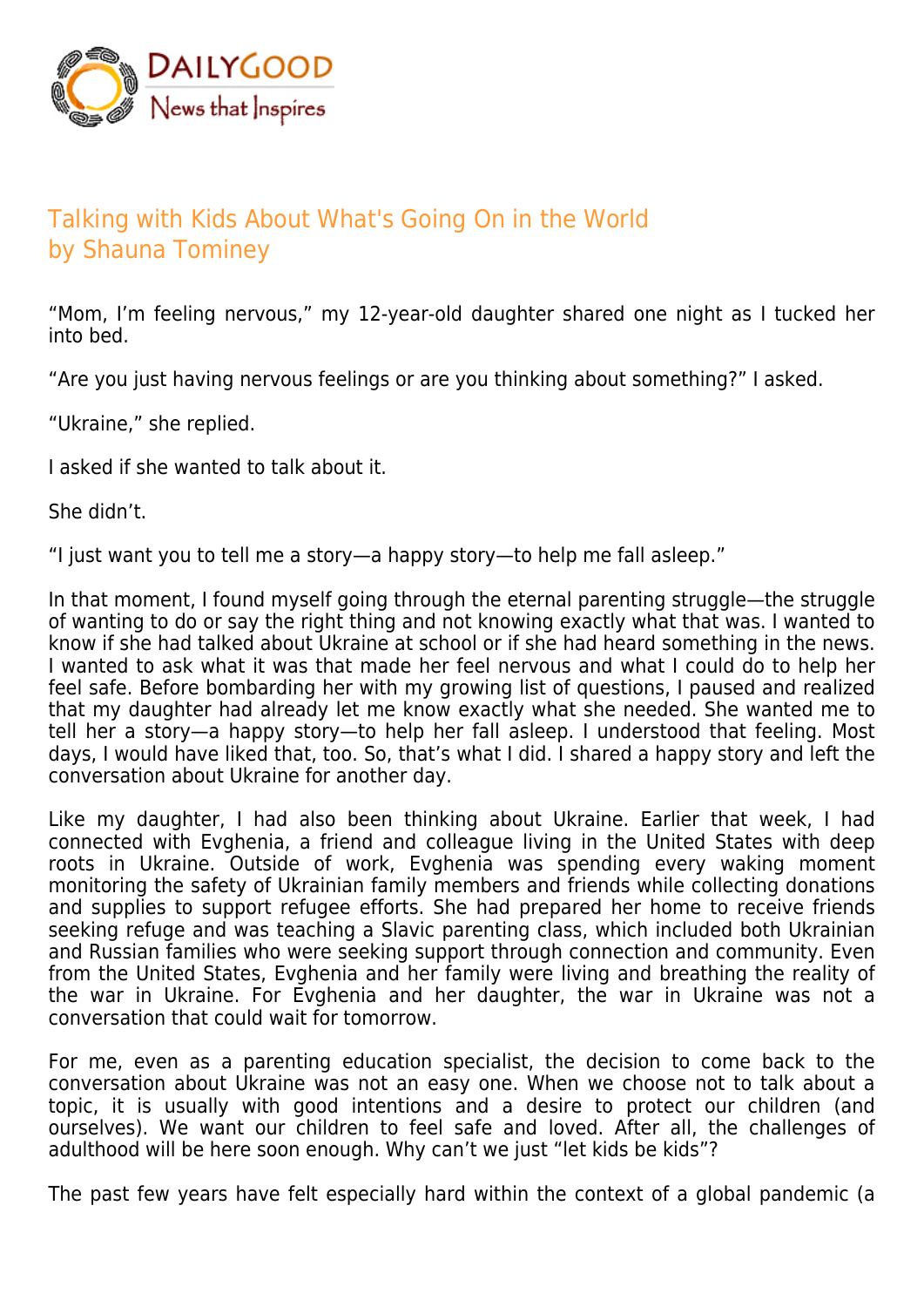shared societal trauma), the resulting physical isolation, and the small and large disruptions to our everyday lives. Racial injustice has been raised in our collective consciousness, and natural disasters have devastated communities. Between moments of hope and joy, the children in our lives have experienced disappointment, sadness, grief, and loss. It's no wonder we may feel hesitant to have conversations about challenging topics, such as the war in Ukraine, especially if it feels far from home.

Beyond the stresses of the past two years, there are many other reasons why we might not want to have conversations about sad or challenging topics, including:

not feeling like we have the emotional bandwidth to think about one more challenge in the world.

not wanting to add one more worry to the already-stressed lives of our children, especially with rates of anxiety and depression on the rise.

having our own uncomfortable feelings about a topic, which can include sadness, grief, guilt, shame, or embarrassment.

having concerns about compassion fatigue—the emotional and physical exhaustion that comes from "caring too much."

Reminding ourselves that the conversations we avoid define another child's life—like the children fleeing war in Ukraine—might be the boost we need to come back to that conversation we put off until tomorrow. Sometimes simply knowing that it is OK to have a challenging conversation may give us the confidence and courage to do so.

In fact, it's more than OK to have these conversations. Every conversation we have with a child in our lives is an opportunity to strengthen our relationship, build their resilience and our own, and foster a more compassionate society. As adults, we have a lot to learn from children about empathy and compassion. From very young ages, children are sensitive to the feelings of others and show a desire to help when someone is in need. Conversations about Ukraine (and other tragedies), when handled sensitively, can help us learn more about how children's compassion develops as we strengthen our own. Perhaps conversations such as these are what we need, too, for our own moral elevation and inspiration to take helpful action.

As you say yes to challenging conversations with the children in your life, including about the war in Ukraine, here are a few strategies to enhance your toolbox.

Build understanding by looking beyond the headlines

As a society, we are flooded with news that can feel overwhelming, stressful, and scary. Headlines often limit what we understand to a negative or sensationalistic perspective. Taking time to go beyond the headlines and learn more can build our knowledge and understanding of a topic so that we can feel comfortable talking with children in a way that is developmentally appropriate, as well as clearing up misconceptions.

"You told me you were thinking about Ukraine. Can you tell me more about what you were thinking about? Did you talk about Ukraine at school or did you hear something on the news?"

"I read more today about Ukraine and I'm ready to talk about it now. Would you like me to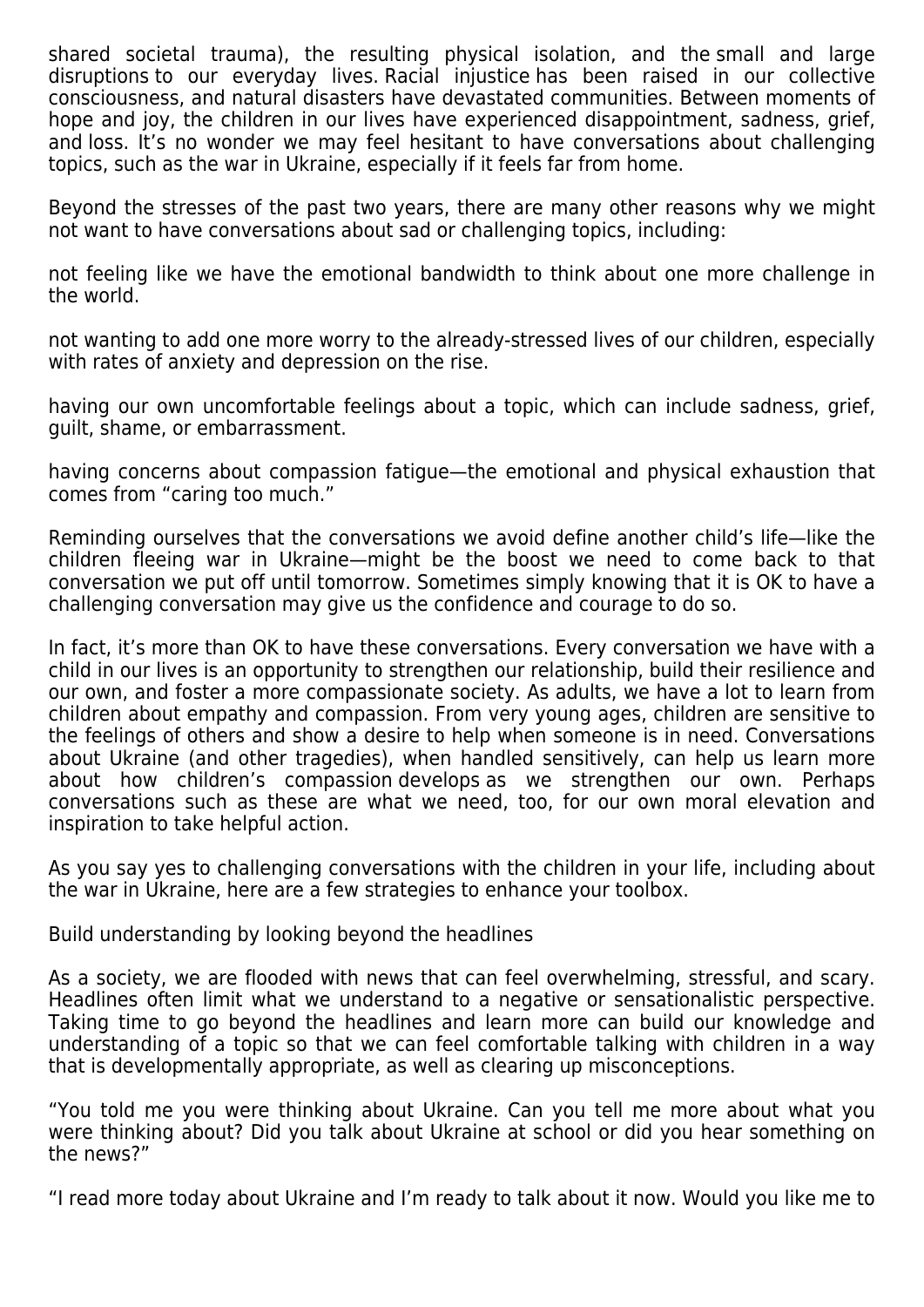tell you what I learned now or later?"

Answer children's questions honestly

Conversations with caring, trusted adults help children make sense of the world around them. Children are curious and have questions about what they see and hear. As they get older, children and youth will seek out information about topics they don't understand. They will gain access to many different sources of information, not all of which are safe or trustworthy.

If children feel comfortable asking their questions to the trusted adults in their lives, they are more likely to return to those adults to keep having conversations as they get older. Even if you don't have an answer to a question, talk together about strategies to look up information from sources you trust, and about what makes a source reliable.

"What questions do you have? Did you hear anything that was confusing or scary?"

"I don't know the answer, but I know someone we can talk to who can help us learn more."

"Let's see what we can find at the library about the history of Ukraine to help us understand."

Manage emotions and foster resilience

Talking about sad or scary topics like the war in Ukraine may bring up many different emotions for you and for your child. Let them know that all feelings are OK. Help your child express their feelings in healthy ways, such as by talking about them; sharing feelings through stories, artwork, and play; taking a walk; or in other ways.

Share how you are managing your feelings, too, and help your child find strategies that work for them. Helping your child practice and develop skills to manage their stress and emotions through challenging conversations now can foster their resilience for challenges they may face in years ahead.

"Talking about war can feel scary and sad. I have those feelings, too."

"Sometimes when I feel scared, I remind myself that I am safe here at home or at school. I ask a friend for a hug. I also think about what I can do to be a helper."

"What do you do when you feel scared or sad?"

Find ways to make a difference

Sometimes what feels most sad or scary are the things outside of our control, such as a war on the other side of the world or hardship or violence in our own communities. Share with your child examples of what people do to help one another and explore what you can do to make a difference in your own community (e.g., donating or volunteering) or in the world (e.g., supporting refugee relief efforts).

"What do you think we could do to be helpers?"

"What can you do to care for your friends who are feeling scared or sad?"